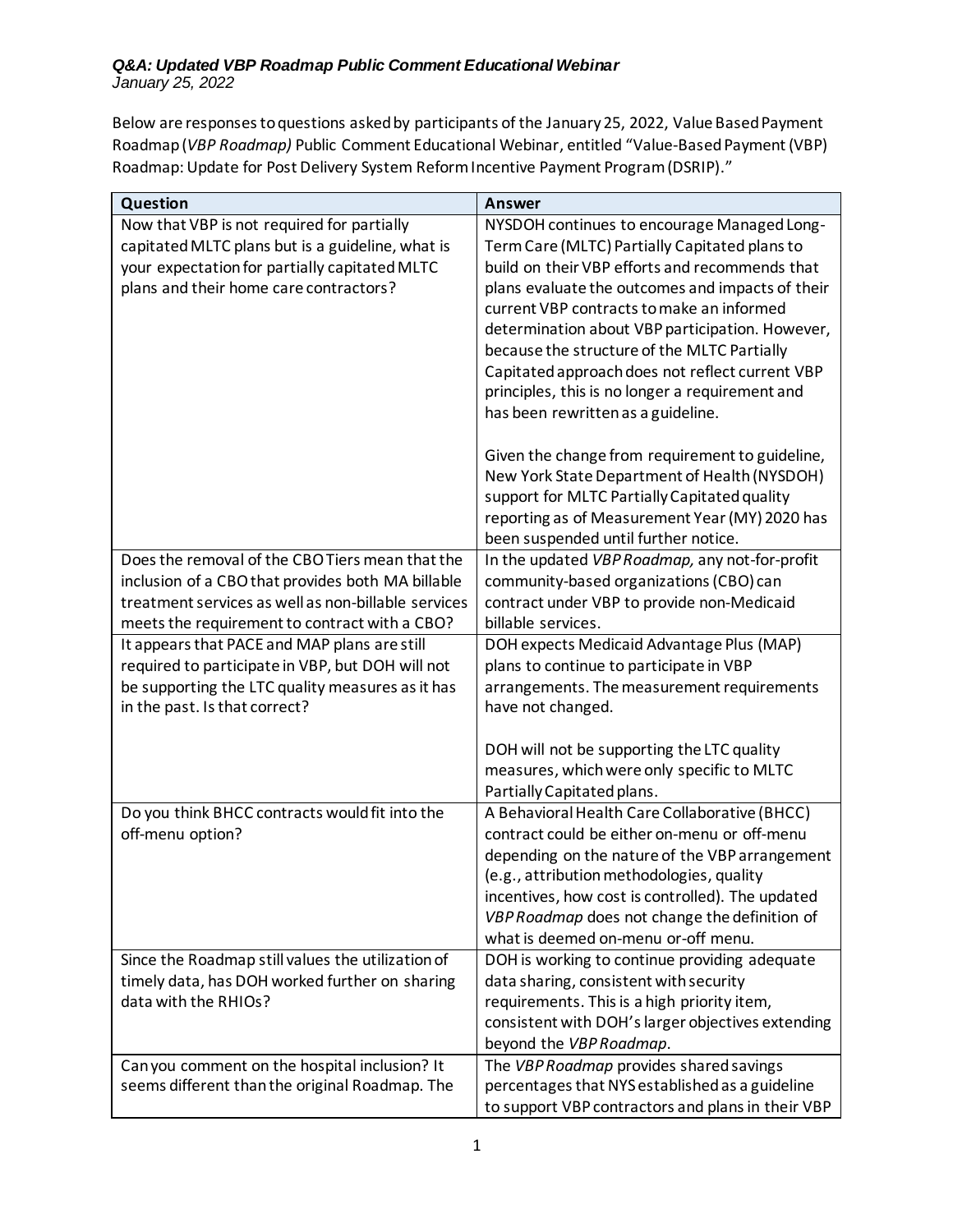## *Q&A: Updated VBP Roadmap Public Comment Educational Webinar*

 *January 25, 2022* 

| Question                                                               | <b>Answer</b>                                                                                       |
|------------------------------------------------------------------------|-----------------------------------------------------------------------------------------------------|
| requirements with a required piece of the                              | contracting negotiations. Plans and VBP                                                             |
| savings.                                                               | contractors may, however, decide on other                                                           |
|                                                                        | percentages in their VBP agreements. Eligible                                                       |
|                                                                        | hospitals being included in shared savings was an                                                   |
|                                                                        | element of previous versions of the Roadmap                                                         |
|                                                                        | (page 15, 2019 VBP Roadmap).                                                                        |
| Will this new VBP roadmap lead to an                                   | The VBP Roadmap does not include                                                                    |
| opportunity to revive or develop new PPS                               | programmatic updates. Any programmatic                                                              |
| organizations like we had with DSRIP?                                  | updates will be proposed through the new 1115                                                       |
|                                                                        | waiver demonstration. You can learn more about                                                      |
|                                                                        | the DOH's 1115 waiver proposal in the 1115                                                          |
| Will the definition of SDH Tier 1 provider be                          | <b>Waiver Demonstration Conceptual Framework.</b><br>All references to CBO tiers have been removed, |
| reconsidered in the revised Roadmap? This has                          | however Level 2 and 3 VBP arrangements are still                                                    |
| been a barrier to Level 2 Contracts given even                         | required to include at least one not-for-profit                                                     |
| small CBOs may offer a Medicaid eligible service                       | organization. The definitions of Level 1, 2, and 3                                                  |
| (i.e., Health Home).                                                   | Contracts have not changed but have been                                                            |
|                                                                        | clarified in the updated VBP Roadmap.                                                               |
|                                                                        |                                                                                                     |
|                                                                        | DOH encourages further public comment on                                                            |
|                                                                        | barriers to Level 2 Contracts for refinement of                                                     |
|                                                                        | the VBP Roadmap and for future updates to the                                                       |
|                                                                        | VBP Roadmap as part of the next 1115 waiver.                                                        |
| Is the Innovator Program being re-instated? From                       | DOH has not considered reopening the Innovator                                                      |
| our understanding, new Innovator Applications                          | application portal as part of this VBP Roadmap                                                      |
| are not being accepted or considered.                                  | update but would be interested in hearing                                                           |
|                                                                        | feedback if there is interest in the Innovator                                                      |
|                                                                        | program from providers and plans. Innovator                                                         |
|                                                                        | contracts are a form of Level 3 contracting in                                                      |
|                                                                        | which DOH remains supportive.                                                                       |
| Will the VBP roadmap make any changes to the                           | The updated VBP Roadmap does not include any                                                        |
| goals for meaningful VBP contracts for behavioral<br>health providers? | material or substantive changes to the goals or<br>principles of VBP. DOH seeks to address any      |
|                                                                        | substantive feedback or updates in the next 1115                                                    |
|                                                                        | waiver. The 1115 Waiver Demonstration                                                               |
|                                                                        | Conceptual Framework outlines improvements in                                                       |
|                                                                        | addressing challenges providers and plans have                                                      |
|                                                                        | encountered trying to utilize VBP arrangements                                                      |
|                                                                        | to address behavioral health populations.                                                           |
| Can you say anything about the successor                               | Based on Centers for Medicare and Medicaid                                                          |
| program for the VBP QIP?                                               | Services (CMS) guidance, DOH is moving to a                                                         |
|                                                                        | directed payment authority as a means of                                                            |
|                                                                        | achieving the historical purposes of the VBP                                                        |
|                                                                        | Quality Improvement Program (QIP). References                                                       |
|                                                                        | to the VBP QIP program have been removed in                                                         |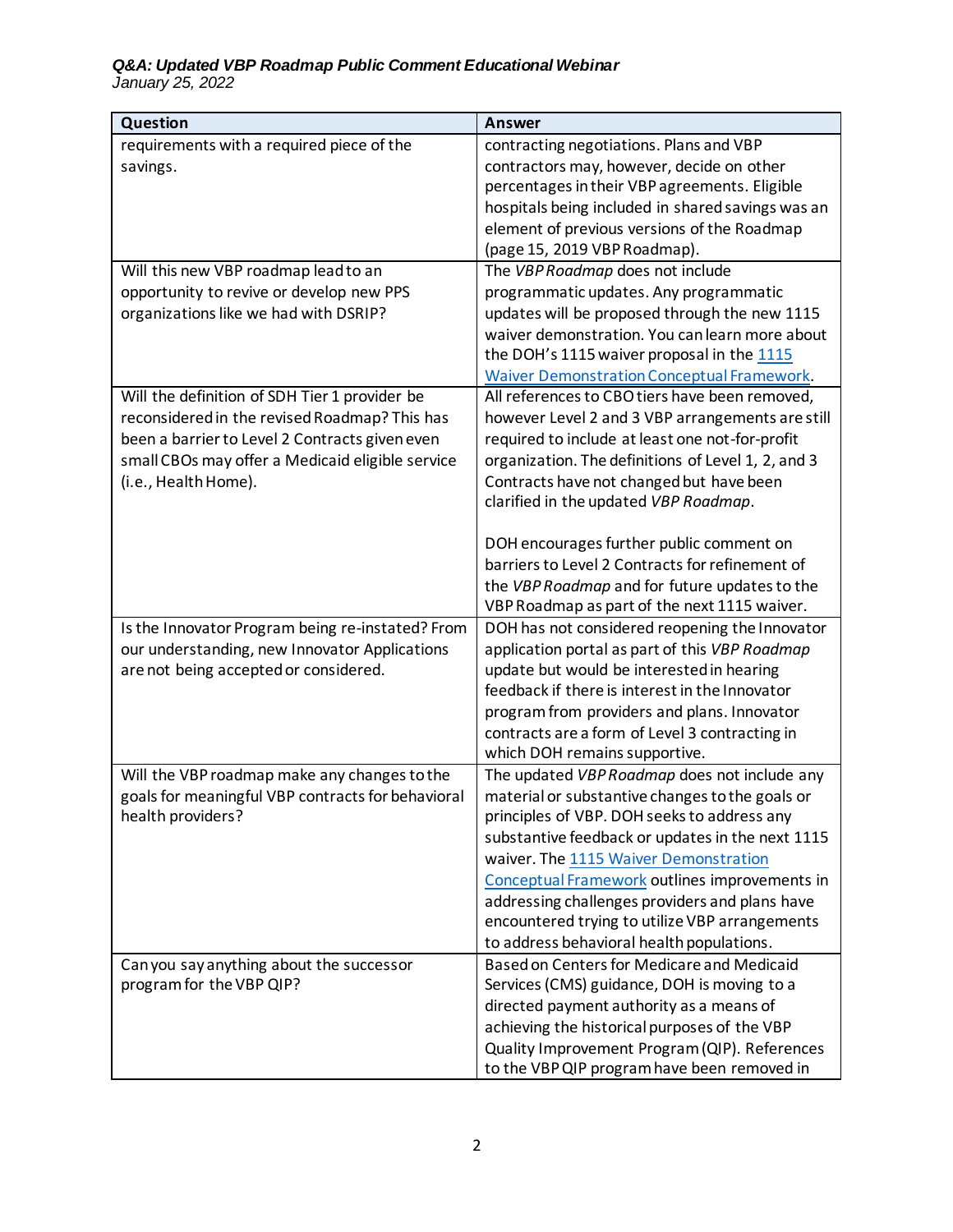| Question                                                            | <b>Answer</b>                                                                                   |
|---------------------------------------------------------------------|-------------------------------------------------------------------------------------------------|
|                                                                     | this updated VBP Roadmap. Please follow up at                                                   |
|                                                                     | vbp@health.ny.govtolearn more.                                                                  |
| Was attribution extended beyond primary care to                     | The same definitions of attribution continue to                                                 |
| behavioral health care?                                             | exist and have been clarified in the updated VBP                                                |
|                                                                     | Roadmap. Depending on the nature of the                                                         |
|                                                                     | arrangement and how it is structured, attribution                                               |
|                                                                     | could be based on primary care, a behavioral                                                    |
|                                                                     | health diagnosis, or another methodology.                                                       |
| How do smaller, culturally specific community-                      | The updated VBP Roadmap will not change                                                         |
| based providers meet to collaborate with the                        | expectations around CBO services. Through the                                                   |
| larger MCOs? They don't know we exist because                       | next 1115 waiver design, DOH seeks to address                                                   |
| we're only a Tier 1 CBO and now we're nothing at                    | this issue through investments, Social                                                          |
| all. We can't connect, therefore - we can't help.                   | Determinants of Health Networks, and the                                                        |
|                                                                     | required health equity driven VBP contracts to<br>include an appropriate closed loop network of |
|                                                                     | CBOs. You can learn more about the DOH's 1115                                                   |
|                                                                     | waiver proposal in the 1115 Waiver                                                              |
|                                                                     | <b>Demonstration Conceptual Framework.</b>                                                      |
| Is there any appetite to establish guidelines                       | DOH intends to work with CMS on a potential fee                                                 |
| (perhaps falling outside the Roadmap itself) that                   | schedule for SDH services in the next 1115                                                      |
| widen the SDH services that could be Medicaid                       | waiver. You can learn more about the DOH's                                                      |
| billable, along with guidance on FMV to establish                   | 1115 waiver proposal in the 1115 Waiver                                                         |
| reimbursement rate/pricing?                                         | Demonstration Conceptual Framework. DOH has                                                     |
|                                                                     | also continuously encouraged MCOs to explore                                                    |
|                                                                     | in-lieu of services arrangements that would                                                     |
|                                                                     | support social determinants of health                                                           |
|                                                                     | interventions as an alternative to benefits in the                                              |
|                                                                     | existing MCO benefit packages.                                                                  |
| Are PACE plans required to enter into VBP                           | No, Programs of All-Inclusive Care for the Elderly                                              |
| arrangements?                                                       | (PACE) plans are not required to enter into VBP                                                 |
|                                                                     | arrangements given their federally mandated                                                     |
|                                                                     | authority.                                                                                      |
| Could smaller providers also connect with other                     | The updated VBP Roadmap does not impact how                                                     |
| providers for "bulk investment in SDH" to expand                    | smaller providers would position themselves for                                                 |
| VBP opportunities - similar to what DOH said<br>about smaller CBOs? | VBP opportunities. Resources on this topic are<br>available on the DOH webpage. DOH encourages  |
|                                                                     | further comment on this subject as a part of the                                                |
|                                                                     | next 1115 Waiver.                                                                               |
| Are there publicly available data on the VBP                        | All relevant data on VBP arrangements can be                                                    |
| <b>Contract Arrangements by LOB?</b>                                | found on the DOH VBP webpage. If you seek                                                       |
|                                                                     | additional data, please contact DOH at                                                          |
|                                                                     | vbp@health.ny.gov.                                                                              |
| The slide said that "DOH support for MLTC                           | Yes, for MLTC Partially Capitated plans, all MLTC                                               |
| partially capitated quality reporting as of                         | quality reporting as of Measurement Year (MY)                                                   |
| Measurement Year 2020 has been suspended                            | 2020 has been suspended until further notice.                                                   |
| until further notice." Does this mean that MLTCs                    | (This does not apply to integrated plans).                                                      |